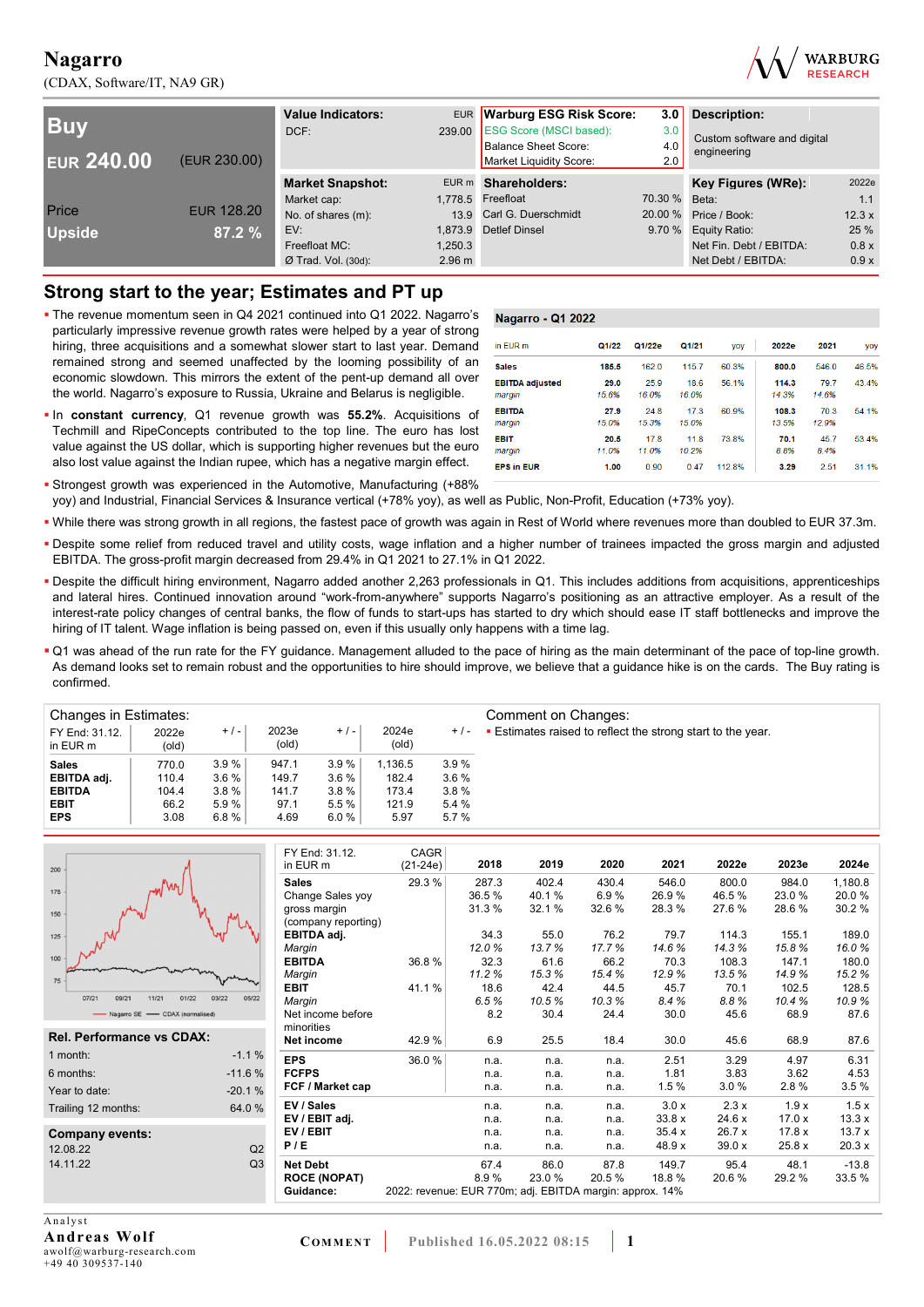





### **Company Background**

- Nagarro provides technology and custom software development services for digital transformation,...
- ...with a focus on disruptive technologies such as artificial intelligence, big data, and internet of things.
- Complementary business fields such as managed services, e-commerce solutions or ERP consulting complete the offering.
- While the majority of revenue is generated in higher price countries, Nagarro is able to serve this demand with access to experts in regions associated with lower costs.

## **Competitive Quality**

- Nagarro is a trusted and valued digitalisation partner developing tailor-made software to achieve competitive differentiation for its clients.
- Technological focus and expertise position the company as an IT engineering expert rather than a consulting or services company.
- Proprietary software Ginger supports collaboration, a decentralised organisational structure which provides access to IT talent and enables Nagarro to serve both, small and large companies around the globe.
- Organizational design and processes allow Nagarro to cross-fertilize knowledge across the global organisation and adapt quickly to new technologies and client needs with lean and agile teams and short time-to-market.
- Access to scarce IT specialists: Nagarro's approx. 8,000 IT experts e.g. in India, China or Romania have a strong footprint in futureoriented technologies such as cloud, AI, IoT, deep learning or big data.

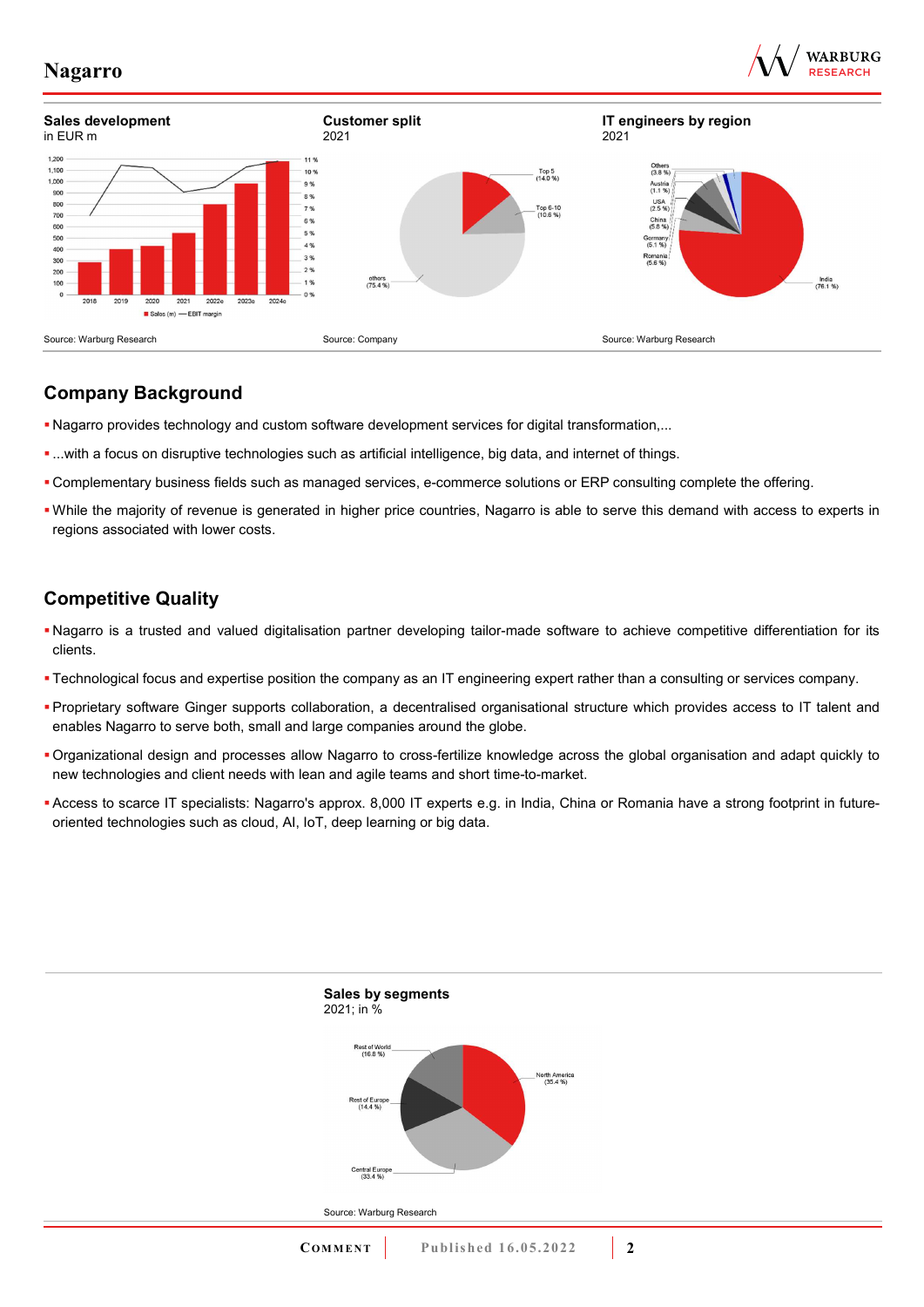

| DCF model                      |        |                          |                           |         |         |         |           |                              |                            |         |             |                   |                       |             |
|--------------------------------|--------|--------------------------|---------------------------|---------|---------|---------|-----------|------------------------------|----------------------------|---------|-------------|-------------------|-----------------------|-------------|
|                                |        | Detailed forecast period |                           |         |         |         |           |                              | <b>Transitional period</b> |         |             |                   |                       | Term. Value |
| Figures in EUR m               | 2022e  | 2023e                    | 2024e                     | 2025e   | 2026e   | 2027e   | 2028e     | 2029e                        | 2030e                      | 2031e   | 2032e       | 2033e             | 2034e                 |             |
| Sales                          | 800.0  | 984.0                    | 1,180.8                   | 1,417.0 | 1,683.3 | 1,980.8 | 2,309.9   | 2,670.6                      | 3,062.6                    | 3,485.1 | 3,937.1     | 4.417.1           | 4,505.4               |             |
| Sales change                   | 46.5%  | 23.0%                    | 20.0%                     | 20.0%   | 18.8%   | 17.7%   | 16.6%     | 15.6%                        | 14.7%                      | 13.8%   | 13.0%       | 12.2%             | 2.0%                  | 2.0%        |
| <b>EBIT</b>                    | 70.1   | 102.5                    | 128.5                     | 148.8   | 176.8   | 208.0   | 242.5     | 280.4                        | 321.6                      | 365.9   | 413.4       | 463.8             | 473.1                 |             |
| EBIT-margin                    | 8.8%   | 10.4%                    | 10.9%                     | 10.5%   | 10.5%   | 10.5%   | 10.5%     | 10.5%                        | 10.5%                      | 10.5%   | 10.5%       | 10.5%             | 10.5%                 |             |
| Tax rate (EBT)                 | 28.0%  | 28.0%                    | 28.0%                     | 32.0%   | 32.0%   | 32.0%   | 32.0%     | 32.0%                        | 32.0%                      | 32.0%   | 32.0%       | 32.0%             | 32.0%                 |             |
| <b>NOPAT</b>                   | 50.5   | 73.8                     | 92.5                      | 101.2   | 120.2   | 141.4   | 164.9     | 190.7                        | 218.7                      | 248.8   | 281.1       | 315.4             | 321.7                 |             |
| Depreciation                   | 38.2   | 44.6                     | 51.5                      | 15.6    | 16.8    | 19.8    | 23.1      | 26.7                         | 30.6                       | 34.9    | 39.4        | 44.2              | 49.6                  |             |
| in % of Sales                  | 4.8%   | 4.5%                     | 4.4%                      | 1.1%    | 1.0%    | 1.0%    | 1.0%      | 1.0%                         | 1.0%                       | 1.0%    | 1.0%        | 1.0%              | 1.1%                  |             |
| Changes in provisions          | $-3.1$ | 1.0                      | 1.0                       | 1.8     | 2.0     | 2.3     | 2.5       | 2.7                          | 3.0                        | 3.2     | 3.4         | 3.7               | 0.7                   |             |
| Change in Liquidity from       |        |                          |                           |         |         |         |           |                              |                            |         |             |                   |                       |             |
| - Working Capital              | 7.6    | 24.5                     | 28.1                      | 12.9    | 28.0    | 31.2    | 34.6      | 37.9                         | 41.2                       | 44.4    | 47.5        | 50.4              | 9.3                   |             |
| - Capex                        | 6.1    | 7.4                      | 8.7                       | 15.6    | 18.5    | 21.8    | 25.4      | 29.4                         | 33.7                       | 38.3    | 43.3        | 48.6              | 49.6                  |             |
| Capex in % of Sales            | 0.8%   | 0.8%                     | 0.7%                      | 1.1%    | 1.1%    | 1.1%    | 1.1%      | 1.1%                         | 1.1%                       | 1.1%    | 1.1%        | 1.1%              | 1.1%                  |             |
| - Other                        | 28.8   | 35.4                     | 42.5                      | 0.0     | 0.0     | 0.0     | 0.0       | 0.0                          | 0.0                        | 0.0     | 0.0         | 0.0               | 0.0                   |             |
| Free Cash Flow (WACC<br>Model) | 43.0   | 52.0                     | 65.7                      | 90.1    | 92.6    | 110.5   | 130.6     | 152.9                        | 177.4                      | 204.2   | 233.2       | 264.2             | 313.1                 | 319         |
| PV of FCF                      | 42.5   | 47.8                     | 56.1                      | 71.5    | 68.3    | 75.8    | 83.3      | 90.7                         | 97.9                       | 104.8   | 111.2       | 117.2             | 129.1                 | 2,373       |
| share of PVs                   |        | 4.22 %                   |                           |         |         |         |           | 27.38 %                      |                            |         |             |                   |                       | 68.39 %     |
| Model parameter                |        |                          |                           |         |         |         |           | Valuation (m)                |                            |         |             |                   |                       |             |
| Derivation of WACC:            |        |                          | Derivation of Beta:       |         |         |         |           | Present values 2034e         |                            | 1.097   |             |                   |                       |             |
|                                |        |                          |                           |         |         |         |           | <b>Terminal Value</b>        |                            | 2,373   |             |                   |                       |             |
| Debt ratio                     | 7.00 % |                          | <b>Financial Strength</b> |         |         | 1.00    |           | <b>Financial liabilities</b> |                            |         | 246         |                   |                       |             |
| Cost of debt (after tax)       | 2.4%   |                          | Liquidity (share)         |         |         | 1.10    |           | <b>Pension liabilities</b>   |                            |         | 10          |                   |                       |             |
| Market return                  | 7.50 % |                          | Cyclicality               |         |         | 1.10    |           | Hybrid capital               |                            |         | $\mathbf 0$ |                   |                       |             |
| Risk free rate                 | 2.00 % |                          | Transparency              |         |         | 1.10    |           | Minority interest            |                            |         | $\mathbf 0$ |                   |                       |             |
|                                |        |                          | Others                    |         |         | 1.10    |           | Market val. of investments   |                            |         | $\pmb{0}$   |                   |                       |             |
|                                |        |                          |                           |         |         |         | Liquidity |                              |                            |         | 107         | No. of shares (m) |                       | 13.9        |
| <b>WACC</b>                    | 7.55 % |                          | <b>Beta</b>               |         |         | 1.08    |           | <b>Equity Value</b>          |                            | 3,320   |             |                   | Value per share (EUR) | 239.29      |

### **Sensitivity Value per Share (EUR)**

|                    | <b>Terminal Growth</b> |               |                                                            |        |                                    |                      |               |                  | Delta EBIT-margin |         |        |                                                   |                             |        |
|--------------------|------------------------|---------------|------------------------------------------------------------|--------|------------------------------------|----------------------|---------------|------------------|-------------------|---------|--------|---------------------------------------------------|-----------------------------|--------|
| Beta WACC          | 1.25%                  |               | $1.50\%$ $1.75\%$ <b>2.00</b> % $2.25\%$ $2.50\%$ $2.75\%$ |        |                                    |                      |               | <b>Beta</b> WACC | -1.5 pp           | -1.0 pp |        | $-0.5$ pp $+0.0$ pp $+0.5$ pp $+1.0$ pp $+1.5$ pp |                             |        |
| $1.28\quad 8.6\%$  | 179 31                 | 183.43        | 187.85                                                     | 192.61 |                                    | 197.75 203.32 209.36 |               | $1.28$ 8.6 %     | 160.64            | 171.30  | 181.96 | 192.61                                            | 203.27 213.93 224.59        |        |
| $1.18$ 8.1 %       | 197.57                 | 202.60        |                                                            |        | 208.04 213.92 220.31 227.28 234.91 |                      |               | 1.18 $8.1\%$     | 178.76            | 190.48  |        | 202.20 213.92 225.64 237.36 249.08                |                             |        |
| $1.13 \quad 7.8\%$ | 207.82                 | 213.41        |                                                            |        | 219.46 226.03 233.20 241.04        |                      | 249.66        | 1.13 $7.8\%$     | 189 07            | 201.39  | 213.71 | 226.03 238.36 250.68 263.00                       |                             |        |
| $1.08$ 7.6 %       | 218.93                 |               | 225.16 231.92 239.29 247.36 256.23                         |        |                                    |                      | 266.01        | 1.08 $7.6\%$     | 200.35            | 213.33  |        | 226.31 <b>239.29</b> 252.27                       | 265.26 278.24               |        |
| $1.03$ $7.3\%$     | 231 03                 |               | 237.98 245.57                                              |        | 253.86 262.98 273.05               |                      | 284.23        | $1.03 \t 7.3\%$  | 212.75            | 226.45  |        | 240.16 253.86 267.57                              | 281.27                      | 294.98 |
| $0.98$ 7.1 %       |                        |               | 244.22 252.02 260.56 269.94                                |        | 280.30                             | 291.80               | 304.63        | $0.98$ 7.1 %     | 226.43            | 240.94  | 255.44 |                                                   | 269.94 284.45 298.95 313.45 |        |
| $0.88$ 6.6 %       |                        | 274.56 284.49 | 295.46                                                     | 307.63 | 321.21                             |                      | 336.48 353.75 | $0.88$ 6.6 %     | 258.52 274.89     |         | 291.26 |                                                   | 307.63 324.00 340.36 356.73 |        |
|                    |                        |               |                                                            |        |                                    |                      |               |                  |                   |         |        |                                                   |                             |        |

**-** Slight EBIT margin expansion anticipated

Other: IFRS 16 impact in the detailed forecast. Depreciation and capex at same levels thereafter.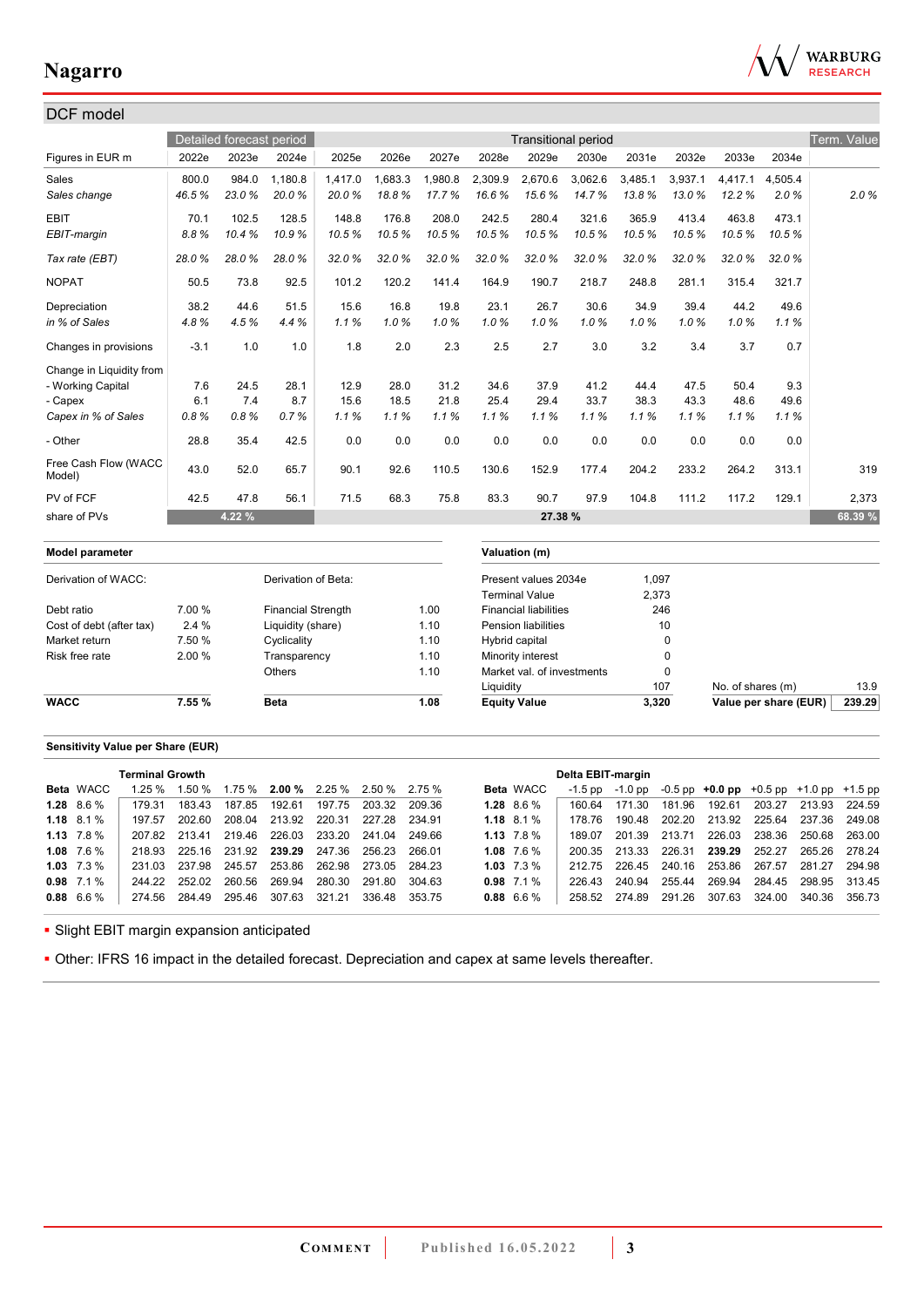

## Valuation

|                                     | 2018 | 2019 | 2020 | 2021    | 2022e   | 2023e  | 2024e  |
|-------------------------------------|------|------|------|---------|---------|--------|--------|
| Price / Book                        | n.a. | n.a. | n.a. | 15.2x   | 12.3x   | 8.4x   | 6.0 x  |
| Book value per share ex intangibles | n.a. | n.a. | n.a. | $-5.90$ | $-2.43$ | 2.44   | 8.76   |
| EV / Sales                          | n.a. | n.a. | n.a. | 3.0 x   | 2.3x    | 1.9x   | 1.5x   |
| EV / EBITDA                         | n.a. | n.a. | n.a. | 23.0x   | 17.3x   | 12.4x  | 9.8x   |
| EV / EBIT                           | n.a. | n.a. | n.a. | 35.4 x  | 26.7x   | 17.8x  | 13.7x  |
| EV / EBIT adj.*                     | n.a. | n.a. | n.a. | 33.8x   | 24.6 x  | 17.0x  | 13.3x  |
| $P$ / FCF                           | n.a. | n.a. | n.a. | 67.9x   | 33.4x   | 35.4x  | 28.3 x |
| P/E                                 | n.a. | n.a. | n.a. | 48.9 x  | 39.0x   | 25.8 x | 20.3 x |
| $P / E$ adj.*                       | n.a. | n.a. | n.a. | 48.9 x  | 39.0x   | 25.8x  | 20.3x  |
| Dividend Yield                      | n.a. | n.a. | n.a. | n.a.    | n.a.    | n.a.   | n.a.   |
| FCF Potential Yield (on market EV)  | n.a. | n.a. | n.a. | 2.5%    | 3.0%    | 4.2%   | 5.4%   |
| *Adjustments made for: -            |      |      |      |         |         |        |        |

| <b>Company Specific Items</b>    |        |       |        |        |       |        |       |  |  |  |  |  |
|----------------------------------|--------|-------|--------|--------|-------|--------|-------|--|--|--|--|--|
|                                  | 2018   | 2019  | 2020   | 2021   | 2022e | 2023e  | 2024e |  |  |  |  |  |
| gross profit (company reporting) | 89.9   | 129.1 | 140.2  | 154.4  | 221.1 | 281.4  | 356.4 |  |  |  |  |  |
| gross margin (company reporting) | 31.3 % | 32.1% | 32.6 % | 28.3 % | 276%  | 28.6 % | 30.2% |  |  |  |  |  |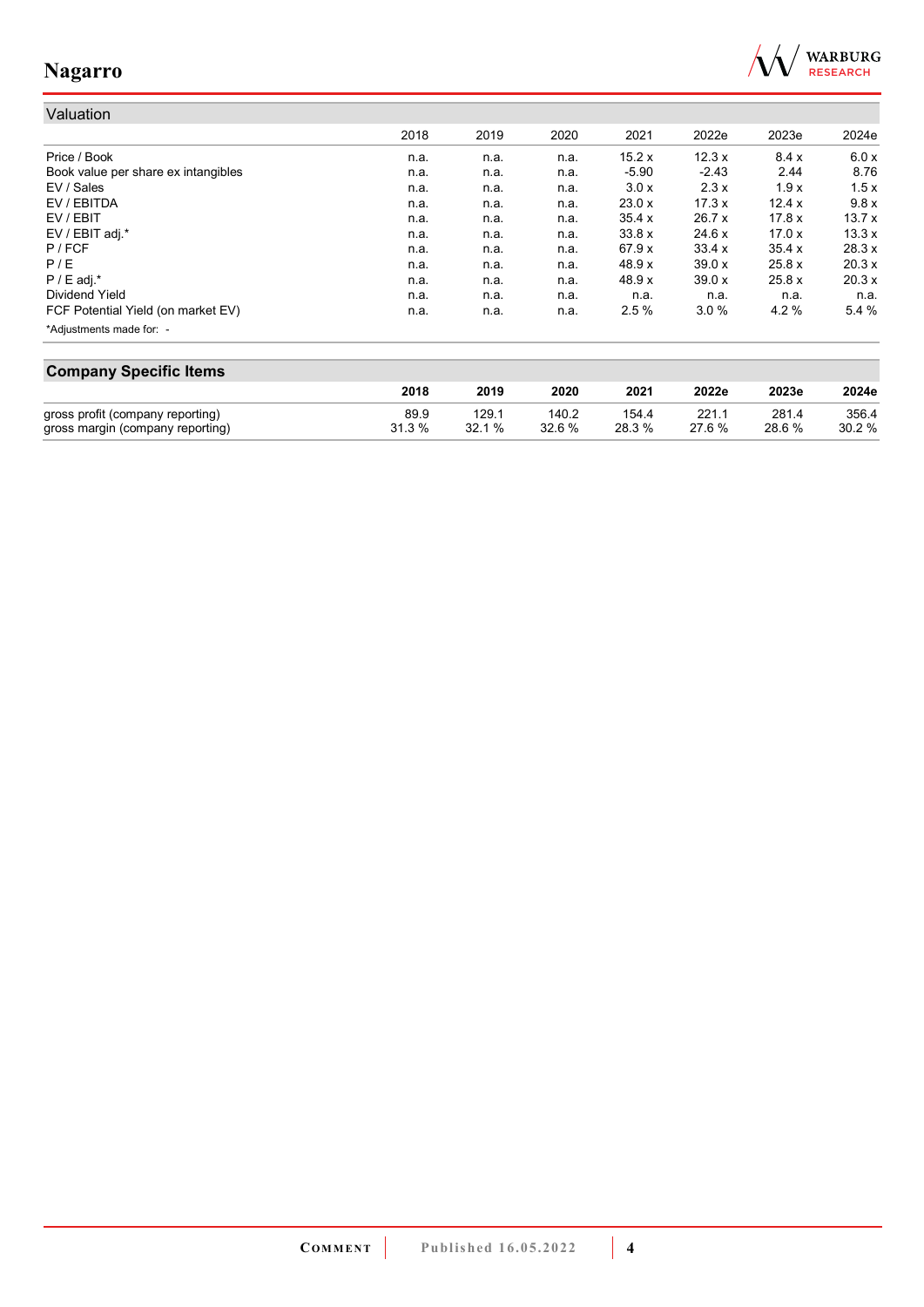



| In EUR <sub>m</sub>                              | 2018  | 2019  | 2020  | 2021  | 2022e | 2023e | 2024e   |
|--------------------------------------------------|-------|-------|-------|-------|-------|-------|---------|
| <b>Sales</b>                                     | 287.3 | 402.4 | 430.4 | 546.0 | 800.0 | 984.0 | 1,180.8 |
| Change Sales yoy                                 | 36.5% | 40.1% | 6.9%  | 26.9% | 46.5% | 23.0% | 20.0%   |
| Increase / decrease in inventory                 | 0.0   | 0.0   | 0.0   | 0.0   | 0.0   | 0.0   | 0.0     |
| Own work capitalised                             | 0.5   | 0.9   | 0.3   | 0.2   | 1.5   | 1.9   | 2.2     |
| Material expenses                                | 39.9  | 49.1  | 49.2  | 59.1  | 91.2  | 111.2 | 138.2   |
| Personnel expenses                               | 179.8 | 254.7 | 271.7 | 373.0 | 520.0 | 626.8 | 738.0   |
| Other operating income                           | 2.4   | 12.7  | 11.6  | 14.8  | 7.0   | 8.0   | 9.0     |
| Other operating expenses                         | 37.4  | 49.8  | 53.3  | 55.5  | 84.0  | 103.3 | 129.9   |
| Unfrequent items                                 | 0.0   | 0.0   | 0.0   | 0.0   | 0.0   | 0.0   | 0.0     |
| <b>EBITDA</b>                                    | 32.3  | 61.6  | 66.2  | 70.3  | 108.3 | 147.1 | 180.0   |
| Margin                                           | 11.2% | 153%  | 15.4% | 12.9% | 13.5% | 14.9% | 15.2%   |
| Depreciation of fixed assets                     | 10.4  | 15.7  | 16.9  | 19.9  | 31.7  | 39.0  | 46.8    |
| <b>EBITA</b>                                     | 21.9  | 45.9  | 49.3  | 50.3  | 76.6  | 108.1 | 133.2   |
| Amortisation of intangible assets                | 3.3   | 3.5   | 4.7   | 4.7   | 6.5   | 5.6   | 4.7     |
| Goodwill amortisation                            | 0.0   | 0.0   | 0.0   | 0.0   | 0.0   | 0.0   | 0.0     |
| <b>EBIT</b>                                      | 18.6  | 42.4  | 44.5  | 45.7  | 70.1  | 102.5 | 128.5   |
| Margin                                           | 6.5%  | 10.5% | 10.3% | 8.4%  | 8.8%  | 10.4% | 10.9%   |
| EBIT adj.                                        | 20.8  | 45.4  | 48.0  | 47.8  | 76.1  | 107.5 | 132.5   |
| Interest income                                  | 0.5   | 0.2   | 0.5   | 0.4   | 0.2   | 0.2   | 0.2     |
| Interest expenses                                | 4.6   | 5.5   | 7.3   | 7.8   | 7.0   | 7.0   | 7.0     |
| Other financial income (loss)                    | 0.0   | 0.0   | 0.0   | 0.0   | 0.0   | 0.0   | 0.0     |
| <b>EBT</b>                                       | 14.4  | 37.2  | 37.7  | 38.2  | 63.3  | 95.7  | 121.7   |
| Margin                                           | 5.0%  | 9.2%  | 8.8%  | 7.0%  | 7.9%  | 9.7%  | 10.3%   |
| <b>Total taxes</b>                               | 6.2   | 6.8   | 13.4  | 8.2   | 17.7  | 26.8  | 34.1    |
| Net income from continuing operations            | 8.2   | 30.4  | 24.4  | 30.0  | 45.6  | 68.9  | 87.6    |
| Income from discontinued operations (net of tax) | 0.0   | 0.0   | 0.0   | 0.0   | 0.0   | 0.0   | 0.0     |
| Net income before minorities                     | 8.2   | 30.4  | 24.4  | 30.0  | 45.6  | 68.9  | 87.6    |
| Minority interest                                | 1.3   | 4.9   | 5.9   | 0.0   | 0.0   | 0.0   | 0.0     |
| <b>Net income</b>                                | 6.9   | 25.5  | 18.4  | 30.0  | 45.6  | 68.9  | 87.6    |
| Margin                                           | 2.4%  | 6.3%  | 4.3%  | 5.5%  | 5.7%  | 7.0%  | 7.4%    |
| Number of shares, average                        | n.a.  | n.a.  | n.a.  | 12.0  | 13.9  | 13.9  | 13.9    |
| <b>EPS</b>                                       | n.a.  | n.a.  | n.a.  | 2.51  | 3.29  | 4.97  | 6.31    |
| EPS adj.                                         | n.a.  | n.a.  | n.a.  | 2.51  | 3.29  | 4.97  | 6.31    |
| *Adjustments made for:                           |       |       |       |       |       |       |         |

**Guidance: 2022: revenue: EUR 770m; adj. EBITDA margin: approx. 14%**

#### **Financial Ratios**

|                               | 2018   | 2019   | 2020   | 2021    | 2022e   | 2023e   | 2024e   |
|-------------------------------|--------|--------|--------|---------|---------|---------|---------|
| Total Operating Costs / Sales | 88.9%  | 84.9 % | 84.7 % | 87.2 %  | 86.7 %  | 85.2 %  | 84.9 %  |
| <b>Operating Leverage</b>     | 1.8x   | 3.2x   | 0.7x   | 0.1 x   | 1.1x    | 2.0x    | 1.3x    |
| EBITDA / Interest expenses    | 7.0x   | 11.2x  | 9.1x   | 9.0 x   | 15.5x   | 21.0 x  | 25.7x   |
| Tax rate (EBT)                | 43.3 % | 18.2 % | 35.5 % | 21.5%   | 28.0 %  | 28.0%   | 28.0%   |
| Dividend Payout Ratio         | n.a.   | n.a.   | n.a.   | $0.0\%$ | $0.0\%$ | $0.0\%$ | $0.0\%$ |
| Sales per Employee            | n.a.   | n.a.   | n.a.   | n.a.    | n.a.    | n.a.    | n.a.    |

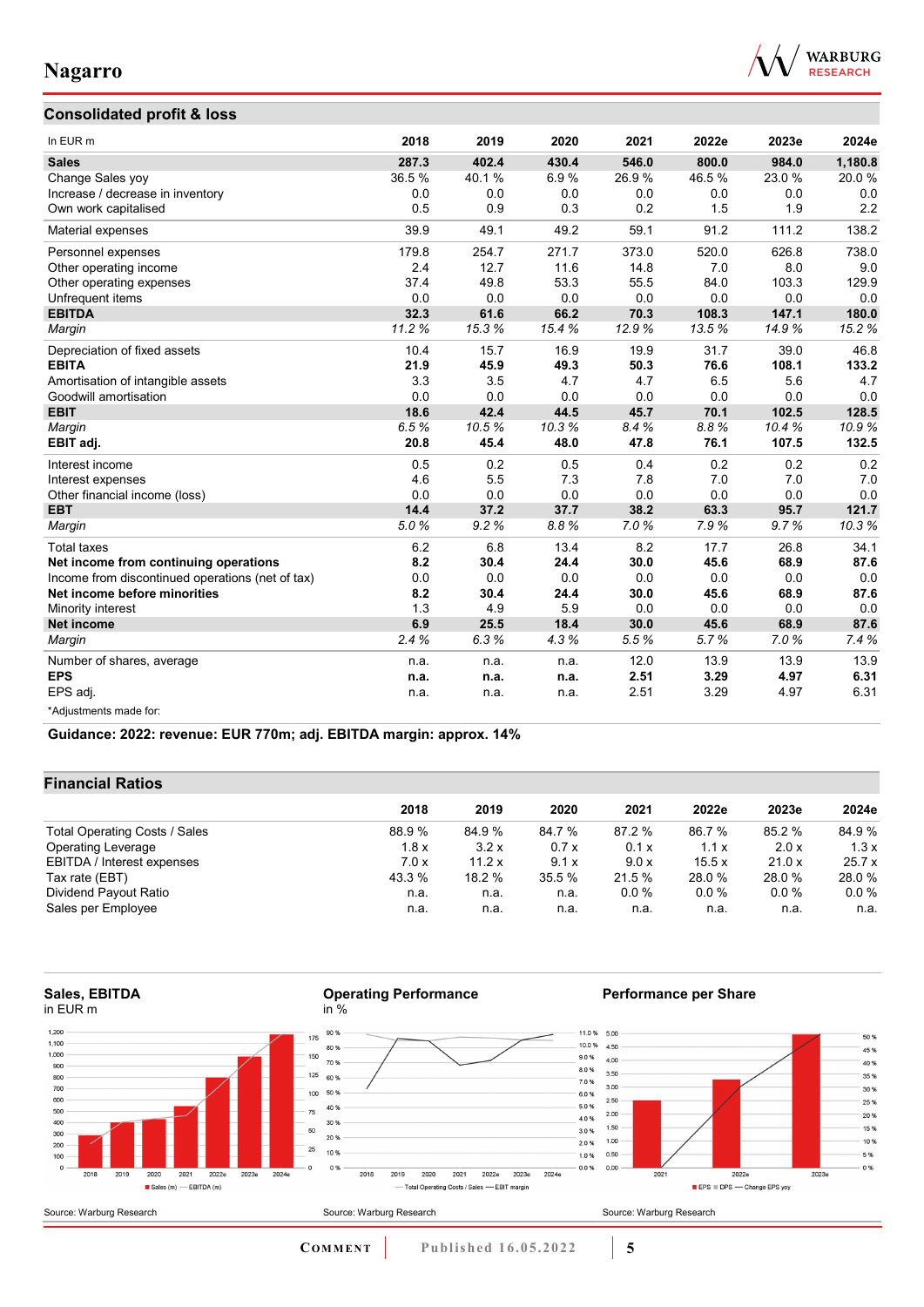### **Consolidated balance sheet**

Book value per share ex intangibles



| In EUR m                                                | 2018   | 2019    | 2020    | 2021    | 2022e  | 2023e  | 2024e   |
|---------------------------------------------------------|--------|---------|---------|---------|--------|--------|---------|
| <b>Assets</b>                                           |        |         |         |         |        |        |         |
| Goodwill and other intangible assets                    | 107.7  | 111.4   | 106.9   | 178.7   | 177.9  | 177.2  | 176.6   |
| thereof other intangible assets                         | 10.2   | 9.0     | 11.0    | 15.3    | 14.5   | 13.8   | 13.2    |
| thereof Goodwill                                        | 97.5   | 102.4   | 95.9    | 163.4   | 163.4  | 163.4  | 163.4   |
| Property, plant and equipment                           | 6.7    | 7.2     | 6.4     | 11.1    | 13.1   | 15.4   | 18.2    |
| Financial assets                                        | 3.4    | 2.7     | 3.0     | 3.7     | 3.7    | 3.7    | 3.7     |
| Other long-term assets                                  | 47.3   | 54.9    | 51.7    | 59.3    | 87.9   | 109.1  | 131.7   |
| <b>Fixed assets</b>                                     | 165.0  | 176.2   | 168.0   | 253.0   | 282.6  | 305.4  | 330.2   |
| Inventories                                             | 0.1    | 0.0     | 0.1     | 0.3     | 0.2    | 0.3    | 0.4     |
| Accounts receivable                                     | 75.0   | 80.3    | 73.9    | 103.3   | 144.7  | 183.3  | 226.5   |
| Liquid assets                                           | 27.9   | 43.8    | 107.7   | 106.6   | 121.5  | 169.7  | 232.6   |
| Other short-term assets                                 | 29.1   | 41.7    | 37.1    | 61.7    | 47.5   | 52.0   | 59.0    |
| <b>Current assets</b>                                   | 132.1  | 165.8   | 218.8   | 271.9   | 313.9  | 405.3  | 518.5   |
| <b>Total Assets</b>                                     | 297.1  | 342.0   | 386.8   | 524.9   | 596.5  | 710.7  | 848.7   |
| Liabilities and shareholders' equity                    |        |         |         |         |        |        |         |
| Shareholders' equity                                    | 74.5   | 50.2    | 43.8    | 96.8    | 144.1  | 211.0  | 298.1   |
| Minority interest                                       | 14.4   | 9.7     | 2.7     | 0.0     | 3.0    | 4.0    | 5.0     |
| <b>Total equity</b>                                     | 88.9   | 59.9    | 46.5    | 96.8    | 147.1  | 215.0  | 303.1   |
| Provisions                                              | 20.9   | 25.5    | 33.2    | 45.3    | 37.0   | 40.0   | 43.0    |
| thereof provisions for pensions and similar obligations | 3.2    | 4.4     | 6.0     | 10.1    | 7.0    | 8.0    | 9.0     |
| Financial liabilities (total)                           | 92.1   | 125.3   | 189.5   | 246.1   | 209.9  | 209.9  | 209.9   |
| Short-term financial liabilities                        | 5.7    | 5.3     | 14.4    | 23.8    | 23.8   | 23.8   | 23.8    |
| Accounts payable                                        | 17.4   | 16.1    | 22.2    | 18.5    | 41.6   | 51.2   | 61.5    |
| Other liabilities                                       | 77.8   | 115.1   | 95.4    | 118.2   | 160.9  | 194.7  | 231.2   |
| <b>Liabilities</b>                                      | 208.2  | 282.0   | 340.3   | 428.0   | 449.4  | 495.7  | 545.6   |
| Total liabilities and shareholders' equity              | 297.1  | 342.0   | 386.8   | 524.9   | 596.5  | 710.7  | 848.7   |
| <b>Financial Ratios</b>                                 |        |         |         |         |        |        |         |
|                                                         | 2018   | 2019    | 2020    | 2021    | 2022e  | 2023e  | 2024e   |
| <b>Efficiency of Capital Employment</b>                 |        |         |         |         |        |        |         |
| <b>Operating Assets Turnover</b>                        | 4.8x   | 6.3x    | 8.8x    | 6.3x    | 8.3 x  | 8.0x   | 7.7x    |
| Capital Employed Turnover                               | 1.8x   | 2.8x    | 3.2x    | 2.2x    | 3.3x   | 3.7x   | 4.1x    |
| <b>ROA</b>                                              | 4.2%   | 14.5 %  | 11.0 %  | 11.9 %  | 16.1%  | 22.6%  | 26.5%   |
| <b>Return on Capital</b>                                |        |         |         |         |        |        |         |
| ROCE (NOPAT)                                            | 8.9%   | 23.0 %  | 20.5 %  | 18.8%   | 20.6 % | 29.2 % | 33.5 %  |
| <b>ROE</b>                                              | 13.4 % | 40.8%   | 39.2 %  | 42.7%   | 37.8%  | 38.8%  | 34.4 %  |
| Adj. ROE                                                | 13.4 % | 40.8%   | 39.2 %  | 42.7 %  | 37.8%  | 38.8%  | 34.4 %  |
| <b>Balance sheet quality</b>                            |        |         |         |         |        |        |         |
| Net Debt                                                | 67.4   | 86.0    | 87.8    | 149.7   | 95.4   | 48.1   | $-13.8$ |
| <b>Net Financial Debt</b>                               | 64.2   | 81.6    | 81.8    | 139.5   | 88.4   | 40.1   | $-22.8$ |
| Net Gearing                                             | 75.8%  | 143.4 % | 188.7 % | 154.6 % | 64.8%  | 22.4 % | $-4.5%$ |
| Net Fin. Debt / EBITDA                                  | 198.8% | 132.4 % | 123.6 % | 198.6 % | 81.6%  | 27.3%  | n.a.    |
| Book Value / Share                                      | n.a.   | n.a.    | n.a.    | 7.0     | 10.4   | 15.2   | 21.5    |



Book Value / Share n.a. n.a. n.a. 7.0 10.4 15.2 21.5

**COMMENT** Published 16.05.2022 **6**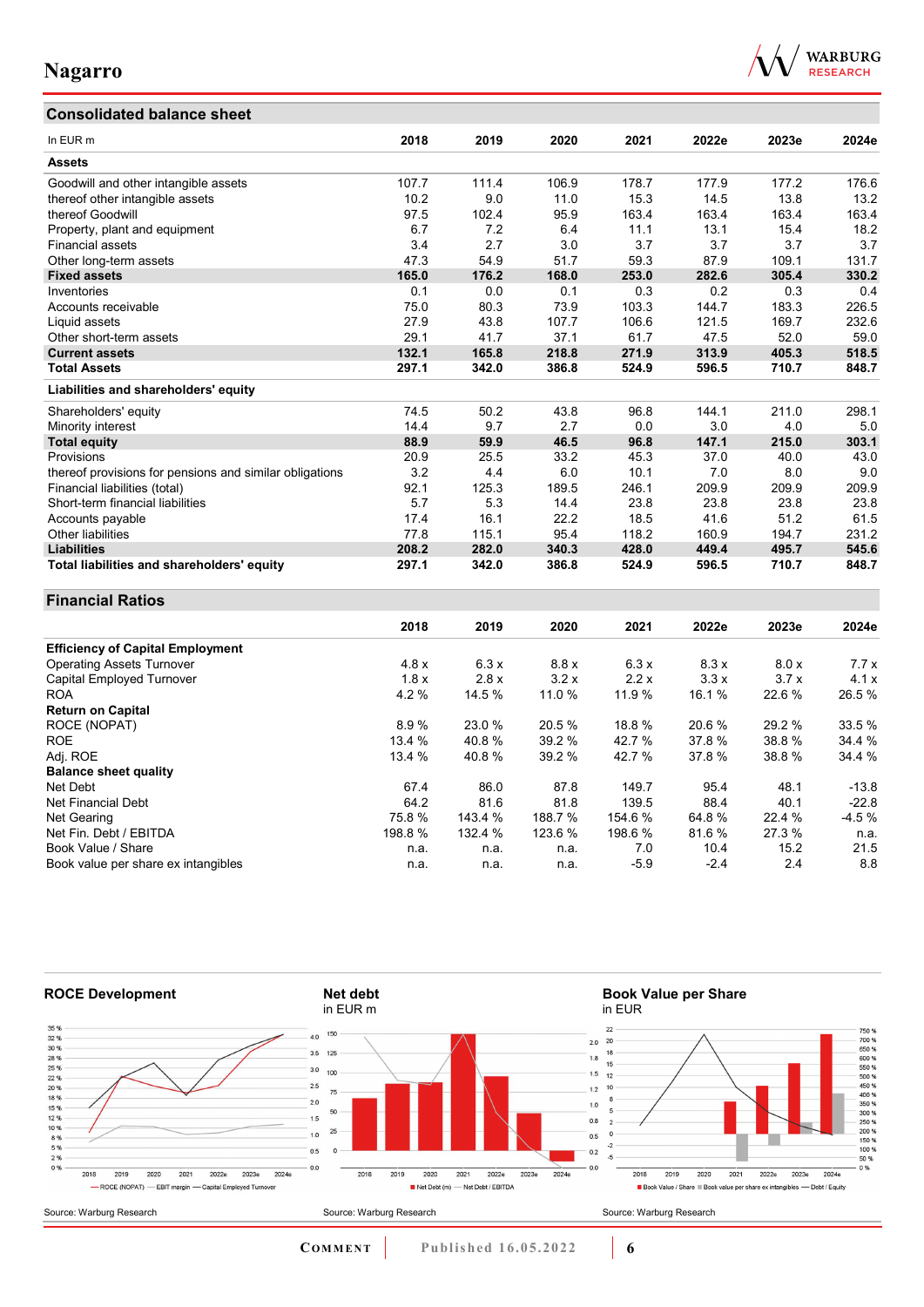### **Consolidated cash flow statement**



| In EUR m                                               | 2018    | 2019    | 2020    | 2021    | 2022e   | 2023e   | 2024e   |
|--------------------------------------------------------|---------|---------|---------|---------|---------|---------|---------|
| Net income                                             | 8.2     | 30.4    | 24.4    | 30.0    | 45.6    | 68.9    | 87.6    |
| Depreciation of fixed assets                           | 10.4    | 15.7    | 16.9    | 19.9    | 31.7    | 39.0    | 46.8    |
| Amortisation of goodwill                               | 0.0     | 0.0     | 0.0     | 0.0     | 0.0     | 0.0     | 0.0     |
| Amortisation of intangible assets                      | 3.3     | 3.5     | 4.7     | 4.7     | 6.5     | 5.6     | 4.7     |
| Increase/decrease in long-term provisions              | 0.6     | 0.4     | 1.2     | 1.3     | $-3.1$  | 1.0     | 1.0     |
| Other non-cash income and expenses                     | 3.1     | $-2.9$  | 6.6     | 8.7     | 0.0     | 0.0     | 0.0     |
| Cash Flow before NWC change                            | 25.6    | 47.1    | 53.8    | 64.5    | 80.7    | 114.5   | 140.1   |
| Increase / decrease in inventory                       | 0.0     | 0.0     | 0.0     | 0.0     | 0.0     | 0.0     | 0.0     |
| Increase / decrease in accounts receivable             | 0.0     | 0.0     | 0.0     | 0.0     | 0.0     | 0.0     | 0.0     |
| Increase / decrease in accounts payable                | 0.0     | 0.0     | 0.0     | 0.0     | 0.0     | 0.0     | 0.0     |
| Increase / decrease in other working capital positions | $-17.0$ | $-6.3$  | 18.4    | $-20.6$ | 7.4     | $-21.4$ | $-26.0$ |
| Increase / decrease in working capital (total)         | $-17.0$ | $-6.3$  | 18.4    | $-20.6$ | 7.4     | $-21.4$ | $-26.0$ |
| Net cash provided by operating activities [1]          | 8.6     | 40.9    | 72.2    | 44.0    | 88.1    | 93.1    | 114.1   |
| Investments in intangible assets                       | 0.0     | $-1.3$  | $-1.0$  | $-0.8$  | $-1.3$  | $-1.5$  | $-1.6$  |
| Investments in property, plant and equipment           | $-2.7$  | $-1.8$  | $-2.6$  | $-1.9$  | $-4.8$  | $-5.9$  | $-7.1$  |
| Payments for acquisitions                              | 5.0     | $-2.9$  | $-7.8$  | $-50.1$ | $-2.0$  | $-2.0$  | 0.0     |
| <b>Financial investments</b>                           | 0.4     | $-2.5$  | 1.2     | 0.0     | 0.0     | 0.0     | 0.0     |
| Income from asset disposals                            | 0.0     | 0.4     | 0.1     | 0.0     | 0.0     | 0.0     | 0.0     |
| Net cash provided by investing activities [2]          | 2.7     | $-8.0$  | $-10.1$ | $-52.8$ | $-8.1$  | $-9.4$  | $-8.7$  |
| Change in financial liabilities                        | 4.3     | $-3.3$  | 23.9    | 18.2    | $-36.3$ | 0.0     | 0.0     |
| Dividends paid                                         | 0.0     | 0.0     | 0.0     | 0.0     | 0.0     | 0.0     | 0.0     |
| Purchase of own shares                                 | 0.0     | 0.0     | 0.0     | 0.0     | 0.0     | 0.0     | 0.0     |
| Capital measures                                       | 0.0     | 0.0     | 0.1     | 6.1     | 0.0     | 0.0     | 0.0     |
| Other                                                  | $-8.1$  | $-13.8$ | $-17.5$ | $-24.2$ | $-28.8$ | $-35.4$ | $-42.5$ |
| Net cash provided by financing activities [3]          | $-3.9$  | $-17.1$ | 6.5     | 0.0     | $-65.1$ | $-35.4$ | $-42.5$ |
| Change in liquid funds [1]+[2]+[3]                     | 7.5     | 15.7    | 68.6    | $-8.8$  | 14.9    | 48.2    | 62.9    |
| Effects of exchange-rate changes on cash               | 0.4     | 0.4     | $-1.4$  | 0.6     | 0.0     | 0.0     | 0.0     |
| Cash and cash equivalent at end of period              | 24.4    | 44.0    | 110.9   | 99.6    | 121.5   | 169.7   | 232.6   |

### **Financial Ratios**

| נ ווועווטועו ולענוט                  |           |          |          |         |         |         |         |
|--------------------------------------|-----------|----------|----------|---------|---------|---------|---------|
|                                      | 2018      | 2019     | 2020     | 2021    | 2022e   | 2023e   | 2024e   |
| <b>Cash Flow</b>                     |           |          |          |         |         |         |         |
| <b>FCF</b>                           | $-3.9$    | 22.8     | 51.0     | 21.6    | 53.2    | 50.2    | 62.9    |
| Free Cash Flow / Sales               | $-1.3%$   | 5.7%     | 11.9 %   | 4.0%    | 6.6%    | 5.1%    | 5.3%    |
| <b>Free Cash Flow Potential</b>      | 23.4      | 36.8     | 31.6     | 39.7    | 55.7    | 77.4    | 94.7    |
| Free Cash Flow / Net Profit          | $-56.5%$  | 89.4 %   | 276.6 %  | 72.1 %  | 116.7 % | 72.9%   | 71.8%   |
| Interest Received / Avg. Cash        | 2.1%      | 0.6%     | 0.7%     | 0.4%    | 0.2%    | 0.1%    | 0.1%    |
| Interest Paid / Avg. Debt            | 6.0%      | 5.0%     | 4.6%     | 3.6%    | 3.1%    | 3.3%    | 3.3%    |
| <b>Management of Funds</b>           |           |          |          |         |         |         |         |
| Investment ratio                     | 0.9%      | 0.8%     | $0.8 \%$ | 0.5%    | 0.8%    | 0.8%    | 0.7%    |
| Maint. Capex / Sales                 | 0.9%      | 0.8%     | 0.8%     | 0.5%    | 0.8%    | 0.8%    | 0.7%    |
| Capex / Dep                          | 19.4 %    | 16.1 %   | 16.5 %   | 10.9 %  | 16.0 %  | 16.6 %  | 16.9%   |
| Avg. Working Capital / Sales         | 15.5 %    | 13.6 %   | 11.5 %   | 10.8 %  | 9.9%    | 9.7%    | 10.3 %  |
| Trade Debtors / Trade Creditors      | 431.9 %   | 500.3 %  | 332.8 %  | 559.6 % | 347.8%  | 358.0 % | 368.3 % |
| <b>Inventory Turnover</b>            | 398.7 $x$ | 5452.4 x | 387.1 x  | 219.6 x | 456.0 x | 370.6 x | 345.4 x |
| Receivables collection period (days) | 95        | 73       | 63       | 69      | 66      | 68      | 70      |
| Payables payment period (days)       | 159       | 119      | 165      | 114     | 166     | 168     | 162     |
| Cash conversion cycle (Days)         | $-106$    | $-103$   | $-172$   | $-102$  | $-180$  | $-180$  | $-169$  |

**Free Cash Flow Generation**

#### **CAPEX and Cash Flow** in EUR m



### **Working Capital**



**COMMENT Published 16.05.2022 7**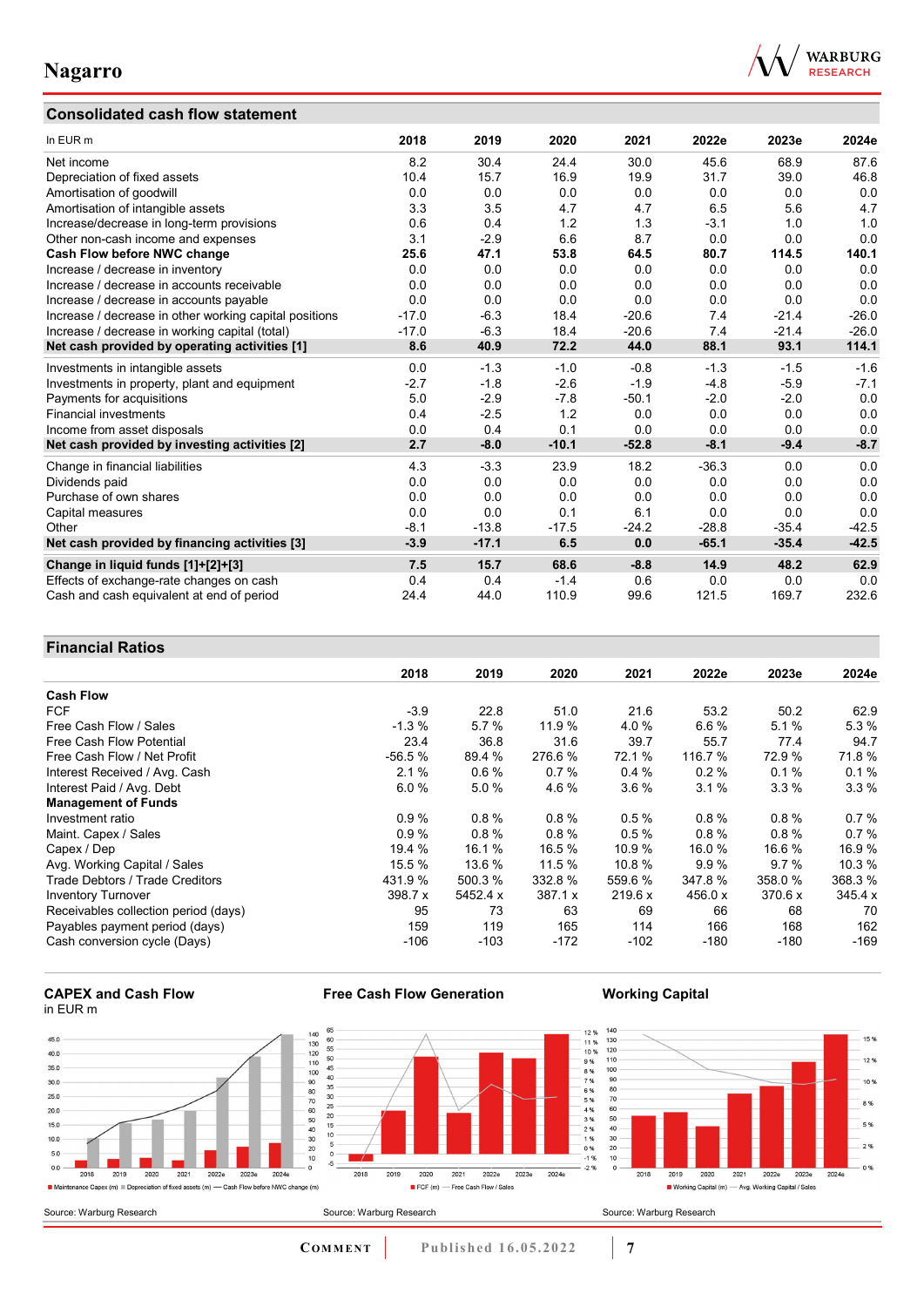

#### **LEGAL DISCLAIMER**

This research report ("investment recommendation") was prepared by the Warburg Research GmbH, a fully owned subsidiary of the M.M.Warburg & CO (AG & Co.) KGaA and is passed on by the M.M.Warburg & CO (AG & Co.) KGaA. It is intended solely for the recipient and may not be passed on to another company without their prior consent, regardless of whether the company is part of the same corporation or not. It contains selected information and does not purport to be complete. The investment recommendation is based on publicly available information and data ("information") believed to be accurate and complete. Warburg Research GmbH neither examines the information for accuracy and completeness, nor guarantees its accuracy and completeness. Possible errors or incompleteness of the information do not constitute grounds for liability of M.M.Warburg & CO (AG & Co.) KGaA or Warburg Research GmbH for damages of any kind whatsoever, and M.M.Warburg & CO (AG & Co.) KGaA and Warburg Research GmbH are not liable for indirect and/or direct and/or consequential damages. In particular, neither M.M.Warburg & CO (AG & Co.) KGaA nor Warburg Research GmbH are liable for the statements, plans or other details contained in these investment recommendations concerning the examined companies, their affiliated companies, strategies, economic situations, market and competitive situations, regulatory environment, etc. Although due care has been taken in compiling this investment recommendation, it cannot be excluded that it is incomplete or contains errors. M.M.Warburg & CO (AG & Co.) KGaA and Warburg Research GmbH, their shareholders and employees are not liable for the accuracy and completeness of the statements, estimations and the conclusions derived from the information contained in this investment recommendation. Provided a investment recommendation is being transmitted in connection with an existing contractual relationship, i.e. financial advisory or similar services, the liability of M.M.Warburg & CO (AG & Co.) KGaA and Warburg Research GmbH shall be restricted to gross negligence and wilful misconduct. In case of failure in essential tasks, M.M.Warburg & CO (AG & Co.) KGaA and Warburg Research GmbH are liable for normal negligence. In any case, the liability of M.M.Warburg & CO (AG & Co.) KGaA and Warburg Research GmbH is limited to typical, expectable damages. This investment recommendation does not constitute an offer or a solicitation of an offer for the purchase or sale of any security. Partners, directors or employees of M.M.Warburg & CO (AG & Co.) KGaA, Warburg Research GmbH or affiliated companies may serve in a position of responsibility, i.e. on the board of directors of companies mentioned in the report. Opinions expressed in this investment recommendation are subject to change without notice. All rights reserved.

#### **COPYRIGHT NOTICE**

This work including all its parts is protected by copyright. Any use beyond the limits provided by copyright law without permission is prohibited and punishable. This applies, in particular, to reproductions, translations, microfilming, and storage and processing on electronic media of the entire content or parts thereof.

#### **DISCLOSURE ACCORDING TO §85 OF THE GERMAN SECURITIES TRADING ACT (WPHG), MAR AND MIFID II INCL. COMMISSION DELEGATED REGULATION (EU) 2016/958 AND (EU) 2017/565**

The valuation underlying the investment recommendation for the company analysed here is based on generally accepted and widely used methods of fundamental analysis, such as e.g. DCF Model, Free Cash Flow Value Potential, NAV, Peer Group Comparison or Sum of the Parts Model (see also [http://www.mmwarburg.de/disclaimer/disclaimer.htm#Valuation\)](http://www.mmwarburg.de/disclaimer/disclaimer.htm#Valuation). The result of this fundamental valuation is modified to take into consideration the analyst's assessment as regards the expected development of investor sentiment and its impact on the share price.

Independent of the applied valuation methods, there is the risk that the price target will not be met, for instance because of unforeseen changes in demand for the company's products, changes in management, technology, economic development, interest rate development, operating and/or material costs, competitive pressure, supervisory law, exchange rate, tax rate etc. For investments in foreign markets and instruments there are further risks, generally based on exchange rate changes or changes in political and social conditions.

This commentary reflects the opinion of the relevant author at the point in time of its compilation. A change in the fundamental factors underlying the valuation can mean that the valuation is subsequently no longer accurate. Whether, or in what time frame, an update of this commentary follows is not determined in advance.

Additional internal and organisational arrangements to prevent or to deal with conflicts of interest have been implemented. Among these are the spatial separation of Warburg Research GmbH from M.M.Warburg & CO (AG & Co.) KGaA and the creation of areas of confidentiality. This prevents the exchange of information, which could form the basis of conflicts of interest for Warburg Research GmbH in terms of the analysed issuers or their financial instruments.

The analysts of Warburg Research GmbH do not receive a gratuity – directly or indirectly – from the investment banking activities of M.M.Warburg & CO (AG & Co.) KGaA or of any company within the Warburg-Group.

All prices of financial instruments given in this investment recommendation are the closing prices on the last stock-market trading day before the publication date stated, unless another point in time is explicitly stated.

M.M.Warburg & CO (AG & Co.) KGaA and Warburg Research GmbH are subject to the supervision of the Federal Financial Supervisory Authority, BaFin. M.M.Warburg & CO (AG & Co.) KGaA is additionally subject to the supervision of the European Central Bank (ECB).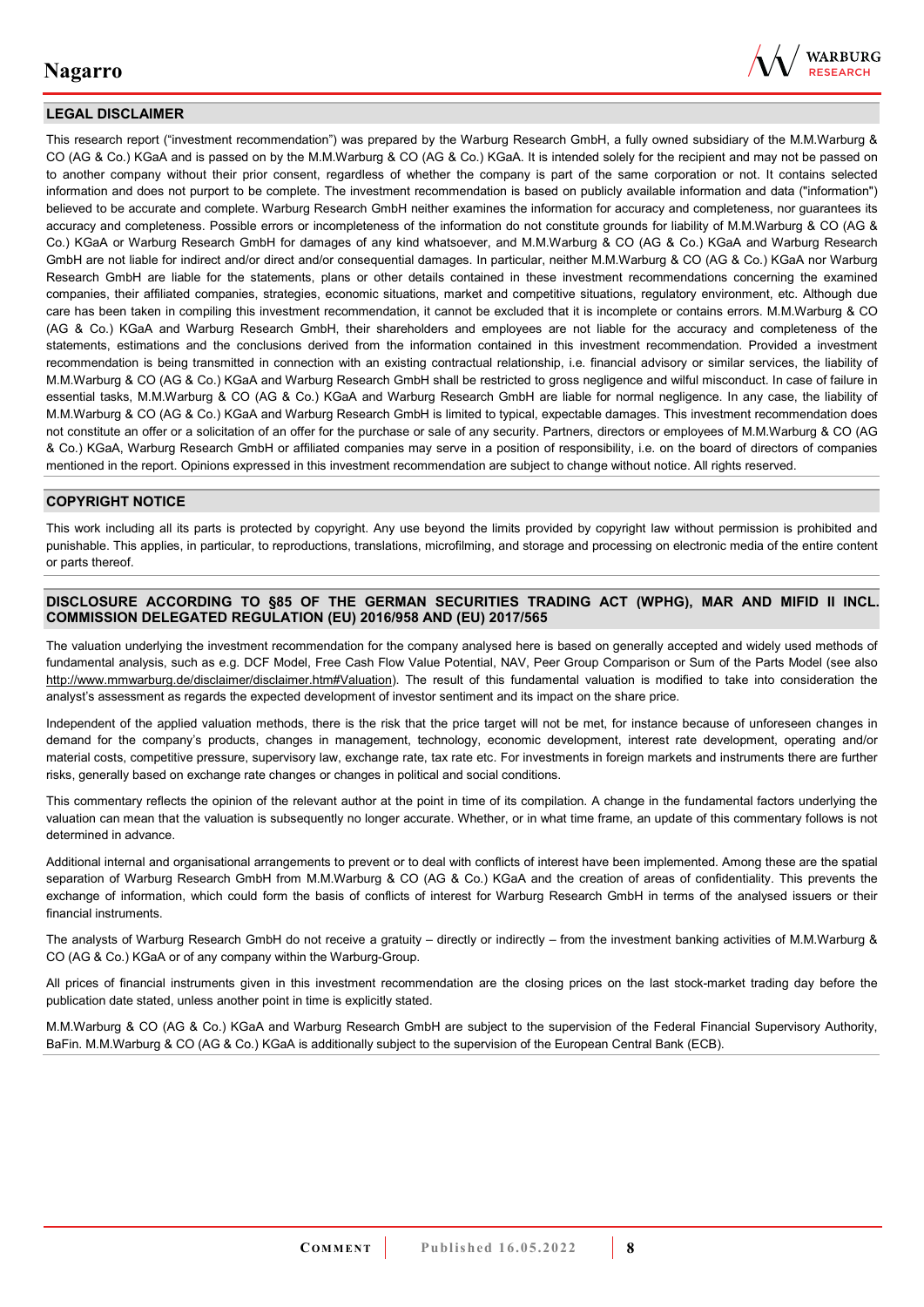

#### **SOURCES**

All **data and consensus estimates** have been obtained from FactSet except where stated otherwise.

The **Warburg ESG Risk Score** is based on information © 2020 MSCI ESG Research LLC. Reproduced by permission. Although Warburg Research's information providers, including without limitation, MSCI ESG Research LLC and its affiliates (the "ESG Parties"), obtain information (the "Information") from sources they consider reliable, none of the ESG Parties warrants or guarantees the originality, accuracy and/or completeness, of any data herein and expressly disclaim all express or implied warranties, including those of merchantability and fitness for a particular purpose. The Information may only be used for your internal use, may not be reproduced or redisseminated in any form and may not be used as a basis for, or a component, of any financial instruments or products indices. Further, none of the Information can in and of itself be used to determine which securities to buy or sell or when to buy or sell them. None of the ESG Parties shall have any liability for any errors or omissions in connection with any data herein, or any liability for any direct, indirect, special, punitive, consequential or any other damage (including lost profits) even if notified of the possibility.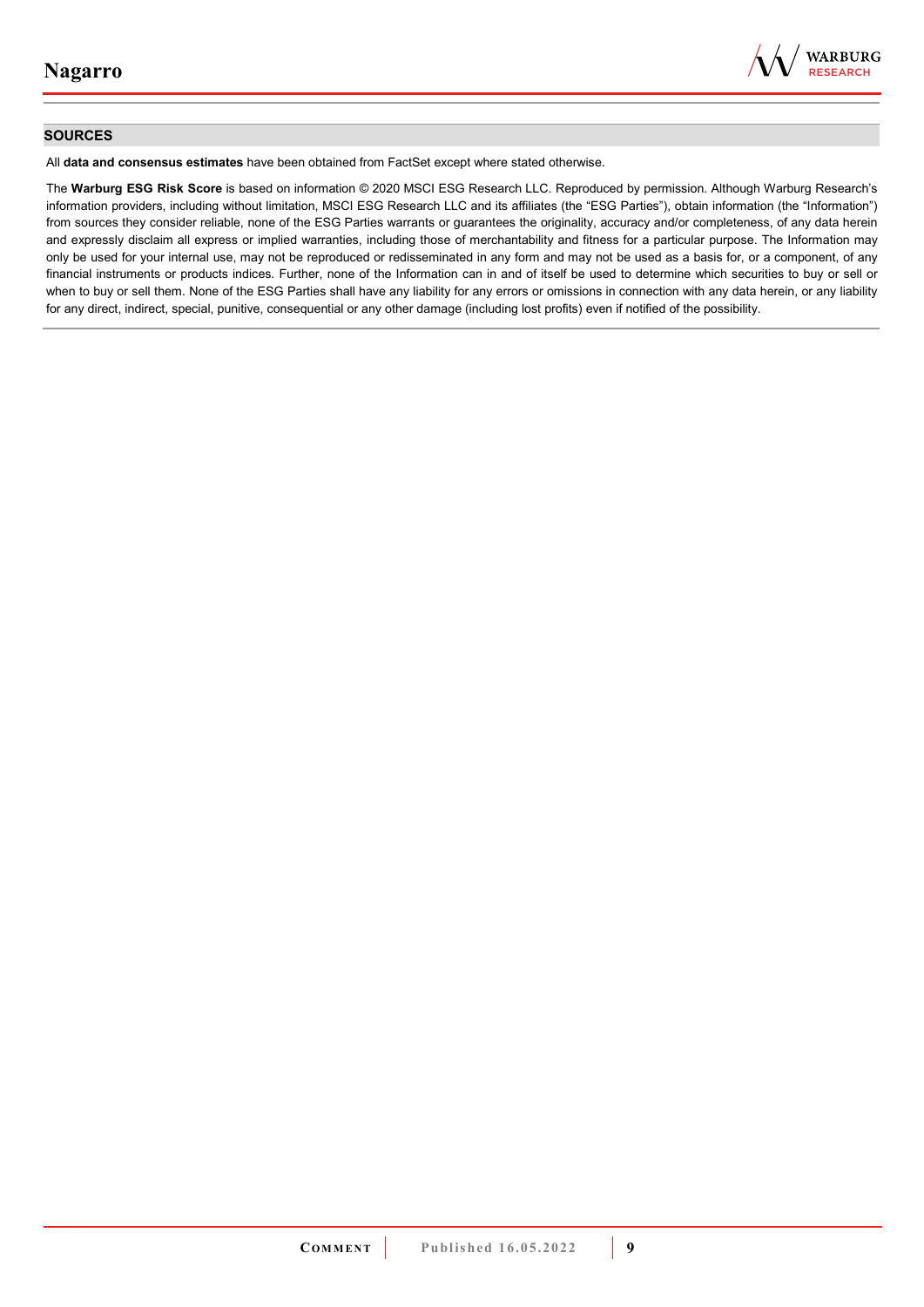

#### **Additional information for clients in the United States**

1. This research report (the "Report") is a product of Warburg Research GmbH, Germany, a fully owned subsidiary of M.M.Warburg & CO (AG & Co.)

KGaA, Germany (in the following collectively "Warburg"). Warburg is the employer of the research analyst(s), who have prepared the Report. The research analyst(s) reside outside the United States and are not associated persons of any U.S. regulated broker-dealer and therefore are not subject to the supervision of any U.S. regulated broker-dealer.

2. The Report is provided in the United States for distribution solely to "major U.S. institutional investors" under Rule 15a-6 of the U.S. Securities Exchange Act of 1934 by CIC.

3. CIC (Crédit Industriel et Commercial) and M.M. Warburg & CO have concluded a Research Distribution Agreement that gives CIC Market Solutions exclusive distribution in France, the US and Canada of the Warburg Research GmbH research product.

4. The research reports are distributed in the United States of America by CIC ("CIC") pursuant to a SEC Rule 15a-6 agreement with CIC Market Solutions Inc ("CICI"), a U.S. registered broker-dealer and a related company of CIC, and are distributed solely to persons who qualify as "Major U.S. Institutional Investors" as defined in SEC Rule 15a-6 under the Securities Exchange Act of 1934.

5. Any person who is not a Major U.S. Institutional Investor must not rely on this communication. The delivery of this research report to any person in the United States of America is not a recommendation to effect any transactions in the securities discussed herein, or an endorsement of any opinion expressed herein.

#### **Reference in accordance with section 85 of the German Securities Trading Act (WpHG) and Art. 20 MAR regarding possible conflicts of interest with companies analysed:**

- **-1-** Warburg Research, or an affiliated company, or an employee of one of these companies responsible for the compilation of the research, hold a **share of more than 5%** of the equity capital of the analysed company.
- **-2-**  Warburg Research, or an affiliated company, within the last twelve months participated in the **management of a consortium** for an issue in the course of a public offering of such financial instruments, which are, or the issuer of which is, the subject of the investment recommendation.
- **-3-** Companies affiliated with Warburg Research **manage financial instruments**, which are, or the issuers of which are, subject of the investment recommendation, in a market based on the provision of buy or sell contracts.

MMWB, Warburg Research, or an affiliated company, reached an agreement with the issuer to provide **investment banking and/or investment services** and the relevant agreement was in force in the last 12 months or there arose for this period, based on the relevant

- **-4**  agreement, the obligation to provide or to receive a service or compensation - provided that this disclosure does not result in the disclosure of confidential business information.
- **-5-** The company compiling the analysis or an affiliated company had reached an **agreement on the compilation of the investment recommendation** with the analysed company.
- **-6a-** Warburg Research, or an affiliated company, holds a **net long position of more than 0.5%** of the total issued share capital of the analysed company.
- **-6b-** Warburg Research, or an affiliated company, holds a **net short position of more than 0.5%** of the total issued share capital of the analysed company.
- **-6c-** The issuer holds shares of more than 5% of the total issued capital of Warburg Research or an affiliated company.
- **-7-** The company preparing the analysis as well as its affiliated companies and employees have **other important interests** in relation to the analysed company, such as, for example, the exercising of mandates at analysed companies.

| Company | <b>Disclosure</b> | Link to the historical price targets and rating changes (last 12 months) |
|---------|-------------------|--------------------------------------------------------------------------|
| Nagarro | 4.5               | http://www.mmwarburg.com/disclaimer/disclaimer_en/DE000A3H2200.htm       |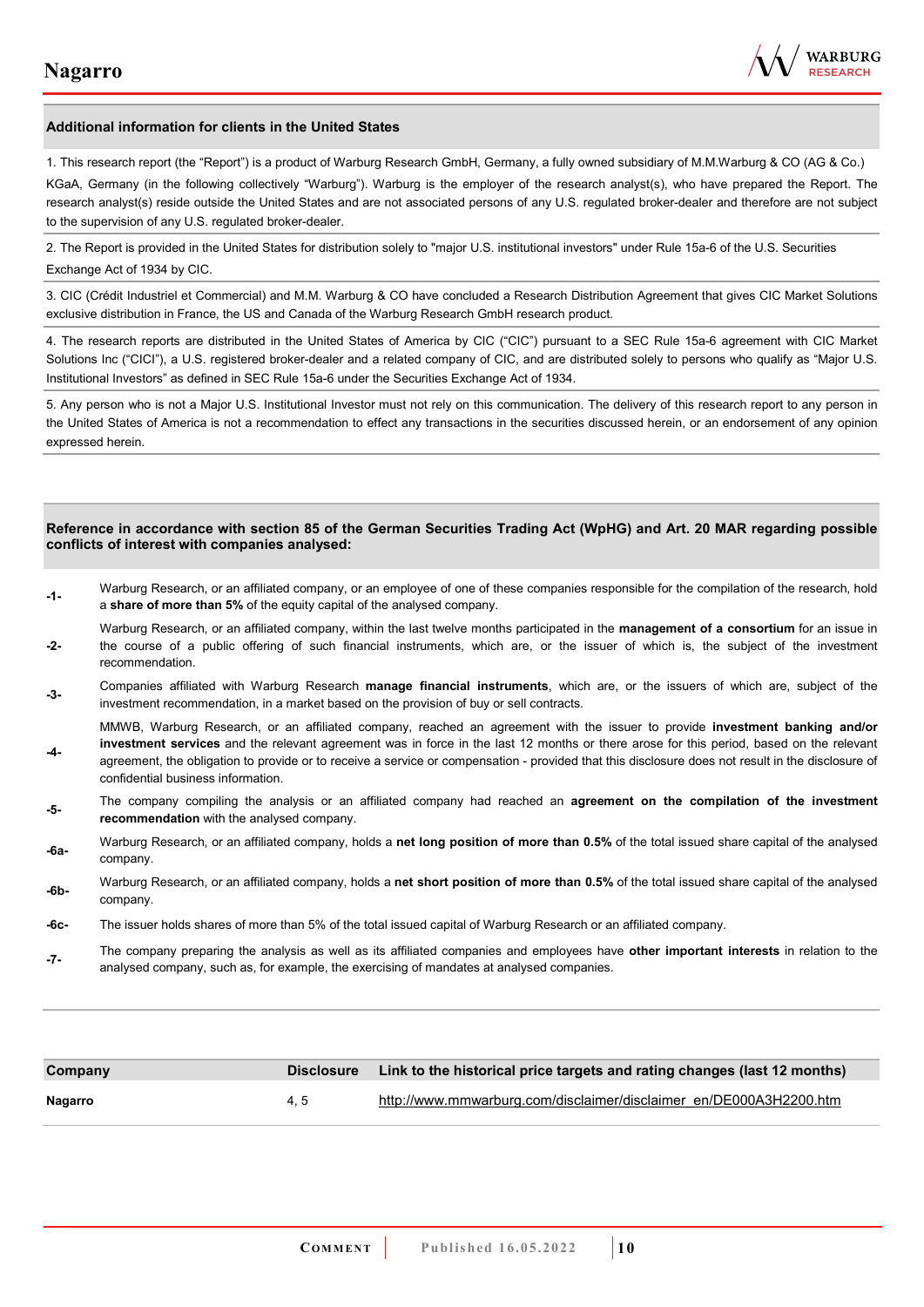

#### **INVESTMENT RECOMMENDATION**

Investment recommendation: expected direction of the share price development of the financial instrument up to the given price target in the opinion of the analyst who covers this financial instrument.

| -B-             | Buy:                     | The price of the analysed financial instrument is expected to rise over the next 12 months.                  |
|-----------------|--------------------------|--------------------------------------------------------------------------------------------------------------|
| -H-             | Hold:                    | The price of the analysed financial instrument is expected to remain mostly flat over the next 12<br>months. |
| -S-             | Sell:                    | The price of the analysed financial instrument is expected to fall over the next 12 months.                  |
| $\frac{16}{16}$ | <b>Rating suspended:</b> | The available information currently does not permit an evaluation of the company.                            |

#### **WARBURG RESEARCH GMBH – ANALYSED RESEARCH UNIVERSE BY RATING**

| Rating           | <b>Number of stocks</b> | % of Universe |
|------------------|-------------------------|---------------|
| Buy              | 170                     | 80            |
| Hold             | 37                      | 17            |
| Sell             | 3                       | -1            |
| Rating suspended | 2                       | 1             |
| <b>Total</b>     | 212                     | 100           |

#### **WARBURG RESEARCH GMBH – ANALYSED RESEARCH UNIVERSE BY RATING …**

**… taking into account only those companies which were provided with major investment services in the last twelve months.** 

| Rating           | <b>Number of stocks</b> | % of Universe |
|------------------|-------------------------|---------------|
| Buy              | 50                      | 86            |
| Hold             | 6                       | 10            |
| Sell             | 0                       | $\mathbf 0$   |
| Rating suspended | 2                       | 3             |
| Total            | 58                      | 100           |

#### **PRICE AND RATING HISTORY NAGARRO AS OF 16.05.2022**



Markings in the chart show rating changes by Warburg Research GmbH in the last 12 months. Every marking details the date and closing price on the day of the rating change.